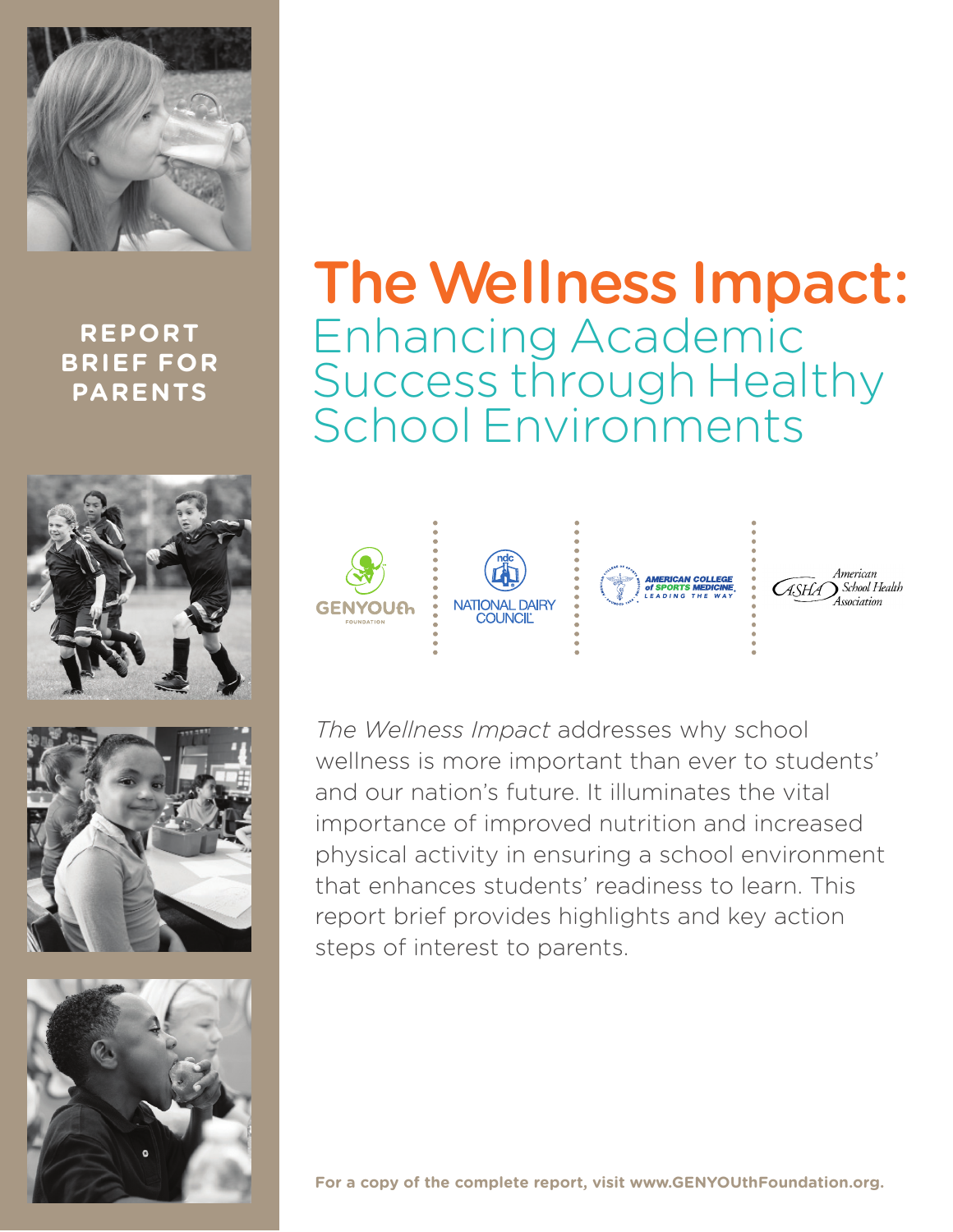### **Key Takeaways from This Report**

**IT'S ALL ABOUT SCHOOLS.** Schools are key to widespread student wellness, which makes their role in a healthy future for your kids an important one. Schools can and should cultivate health-promoting behaviors and parents can help.

**THE PROOF IS IN THE BRAIN.** New research into how kids' brains are affected by nutrition and physical activity is strengthening the learning connection, which is the idea that improved nutrition and physical activity directly affect learning.

**PAYING THE PRICE.** The costs of ignoring school wellness take many forms. Costs to kids may include poor academic achievement and reduced career prospects. Costs to schools may include high absenteeism and lower test scores. Costs to society may include higher healthcare expenses and an unprepared workforce. Yet creating health-promoting school environments is an opportunity to reduce all these costs. Countless parents nationwide have assumed the role of advocate and supporter.

**LEVELING THE PLAYING FIELD.** The ability of schools to influence children's readiness to learn is hampered by financial and social inequities. These disparities can begin to be addressed and to some extent corrected by creating healthpromoting school environments that prioritize proper nutrition and physical activity.

**HOW'S YOUR SCHOOL WELLNESS POLICY?** School wellness policies are mandated by federal law; however, policy implementation and enforcement varies: some districts align with national recommendations, some barely align and many don't align at all. Now is a great time to find out about your school's wellness policy – first to be certain you have one, and then to find out how you can help put it into practice.

**SURMOUNTING HURDLES.** Hurdles to school wellness include lack of time, financial resources and leadership, among other challenges. In spite of these barriers, school wellness is a realistic vision — one that parents can help support on behalf of their children and the future of their community.

**CULTURES OF WELLNESS ARE ACHIEVABLE.** Schools nationwide are overcoming barriers every day to achieve healthy school environments. Right now what's important is accelerating the progress already made toward healthier schools by taking specific action. The good news is that parents' voices and actions matter!

# **IT'S A REALITY.**

**Many kids aren't getting all of the nutrients or the amount of physical activity they need, which some research suggests may affect their ability to learn and achieve academically. Schools can help by creating health-promoting environments that make the healthy choice the easy choice for students.** 

**How? By providing kid-appealing foods — such as low-fat and fat-free milk and dairy foods, fruits, vegetables, lean proteins and whole grains — as part of a balanced, nutritious diet that is aligned with the Dietary Guidelines for Americans. And also by offering classroom-based or recess-based physical activity, before/after school physical activity options as well as regular physical education classes.** 

#### THE BOTTOM LINE:

**Healthy students are better students.**

#### SCHOOL BREAKFAST: SMALL STEP, BIG IMPACT

Does your child's school provide breakfast? School breakfast is an easy, obvious, cost-effective step to improving school and student wellness. Whether served in the cafeteria, in the classroom or grab 'n' go style, children who eat school breakfast...

- **\*** Are better able to learn<br>**\*** Achieve higher test scores
- **\*** Achieve higher test scores<br>**\*** Are less likely to be absent
- **\*** Are less likely to be absent from school
- **\*** Behave better in school

*Source: Food Research and Action Center, www.frac.org.*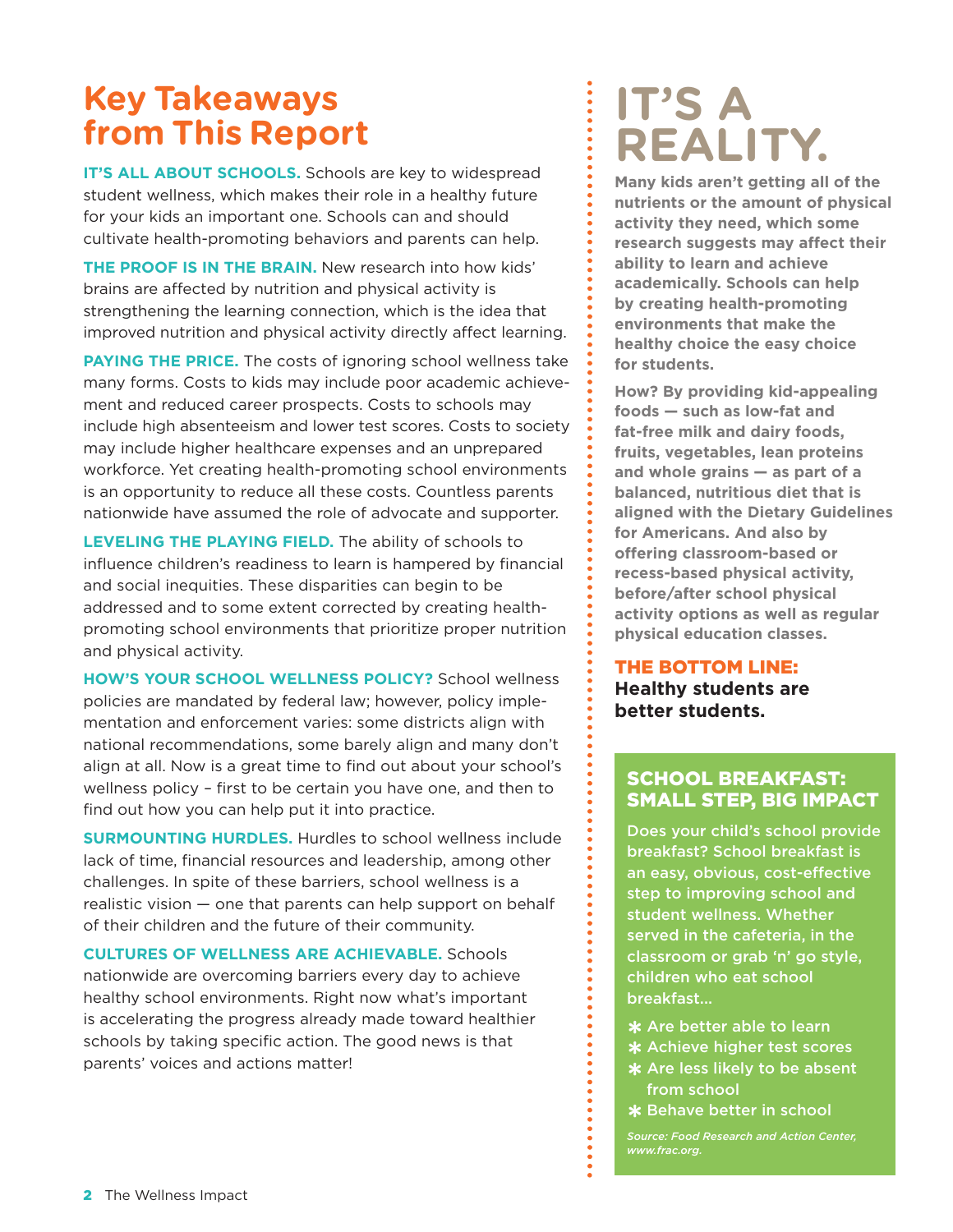## **AMAZING IMAGES**

**Research indicates that cognition is impacted by the quality of foods kids eat and by physical activity. Brain-imaging, a tool in the field of neuroscience, is helping us understand these connections better than ever before. The images here represent the work of Dr. Charles Hillman of the University of Illinois at Urbana-Champaign, who is focusing on the relationship between physical activity and children's attention, memory and academic performance.**

#### **Cognitive Effects of Exercise in Preadolescent Children**

Average composite of 20 students' brains taking the same test after sitting quietly or taking a 20-minute walk:



**With the help of neuroimaging, we're learning that:**

- **\* Physical fitness may benefit cognition and brain health, as well as academic performance.**
- **\* Early physical activity experiences may shape the brain and its functions.**

**Physical activity may positively impact students' academic performance,** *whether it comes during PE class, recess, in the classroom or before/after school.*

We can't make kids smarter, but with improved nutrition and physical activity, we can put a better student in the chair.

— Robert Murray, MD, Department of Pediatrics, The Ohio State University

## **What Parents Can Do**

**LEAD BY EXAMPLE.** Be a good role model. Eat well and move more.

**DROP IN.** Join your child at school to experience school lunch or breakfast firsthand.

**ENCOURAGE.** Urge your child to try unfamiliar. healthy foods.

**INQUIRE.** Reach out to your child's principal to ask about your school's wellness policy and ask what you can do to help make sure it's communicated, implemented and monitored.

**PITCH IN.** Help your school organize walkathons and family food-and-fitness fairs, improve playground facilities or sponsor wellness-themed fundraisers.

**JOIN AND LEAD.** Be willing to take part in a school health advisory council or committee. Share your expertise and time to make your school/district a healthier place.

**START A MOVEMENT.** There's strength in numbers. Share your enthusiasm for improving your school's nutrition and physical activity practices with other parents.

### Resources That Can Help

*Many organizations and government agencies provide resources that can help schools and parents create healthy change in their district or school. Here are just a few.*

**Fuel Up to Play 60** (NFL and National Dairy Council) <www.FuelUpToPlay60.com>

**Let's Move!** (launched by First Lady Michelle Obama) <www.letsmove.gov>

**Parents Advocating for School Wellness Toolkit**  (Action for Healthy Kids) www.actionforhealthykids.org/ [for-schools/resources/files/parentadvocacytoolkittoc.pdf](www.actionforhealthykids.org/for-schools/resources/%EF%AC%81les/parentadvocacytoolkittoc.pdf) 

**Wellness Policy Tool** (Action for Healthy Kids) [www.actionforhealthykids.org/for-schools/](www.actionforhealthykids.org/for-schools/resources/tools/wellness-policy-tool.html) resources/tools/wellness-policy-tool.html

**Breakfast in the Classroom Toolkit** (School Nutrition Foundation[\) http://docs.schoolnutrition.org/SNF/BIC/](http://docs.schoolnutrition.org/SNF/BIC/)

**Families Finding the Balance: A Parent Handbook from** *We Can! Ways to Enhance Children's Activity and Nutrition* (National Institutes of Health) [www.nhlbi.nih.gov/health/public/heart/obesity/](www.nhlbi.nih.gov/health/public/heart/obesity/wecan_mats/parent_hb_en.pdf) wecan\_mats/parent\_hb\_en.pdf

**MyPlate Guidance and Tools** (U.S. Department of Agriculture[\) www.ChooseMyPlate.gov](www.ChooseMyPlate.gov) 

*For a more complete listing of resources, see the full report at [www.GENYOUthFoundation.org.](www.GENYOUthFoundation.org)*